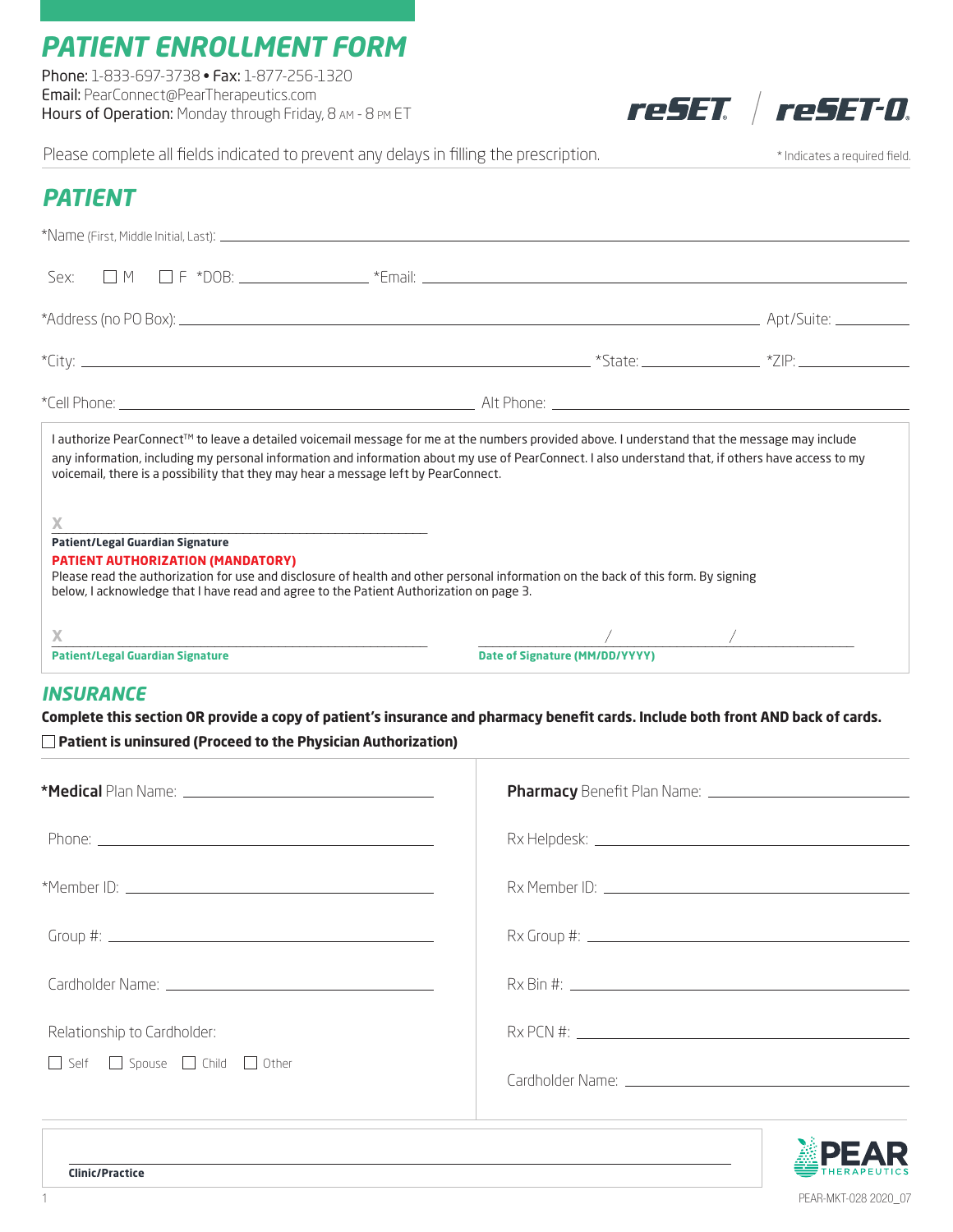

\* Indicates a required field.

## *LICENSED CLINICIAN ADDITIONAL CLINICIAN OR THERAPIST* (OPTIONAL) *PHYSICIAN*

|                                                                                                                                                                             | $\Box$ N/A                                                                                 |  |
|-----------------------------------------------------------------------------------------------------------------------------------------------------------------------------|--------------------------------------------------------------------------------------------|--|
|                                                                                                                                                                             |                                                                                            |  |
|                                                                                                                                                                             |                                                                                            |  |
|                                                                                                                                                                             |                                                                                            |  |
|                                                                                                                                                                             |                                                                                            |  |
|                                                                                                                                                                             |                                                                                            |  |
|                                                                                                                                                                             |                                                                                            |  |
|                                                                                                                                                                             |                                                                                            |  |
|                                                                                                                                                                             |                                                                                            |  |
|                                                                                                                                                                             |                                                                                            |  |
|                                                                                                                                                                             |                                                                                            |  |
| *Contingency Management (select one):<br>$\Box$ Virtual Nonmonetary Rewards $\Box$ Digital Monetary Gift Card Rewards                                                       |                                                                                            |  |
| <b>DIAGNOSIS</b>                                                                                                                                                            | <b>PRESCRIPTION</b>                                                                        |  |
|                                                                                                                                                                             | <b>SELECT reSET<sup>®</sup> OR reSET-O<sup>®</sup></b>                                     |  |
|                                                                                                                                                                             | $\Box$ *reSET 12-week digital therapy                                                      |  |
|                                                                                                                                                                             | Complete therapy lessons as directed                                                       |  |
| $\Box$ If primary diagnosis is alcohol use disorder (AUD), check here for<br>additional substance use and indicate a secondary ICD-10 code.                                 | DISPENSE: One access code good for<br>90-day therapy Refills: ___________<br>$OR$ $\qquad$ |  |
| Previous Treatments Tried and Failed:                                                                                                                                       | $\Box$ *reSET-0 12-week digital therapy                                                    |  |
| $\Box$ Inpatient treatment<br>$\Box$ Outpatient group therapy                                                                                                               | Complete therapy lessons as directed                                                       |  |
| $\Box$ Intensive outpatient therapy<br>$\Box$ Drug and alcohol counseling<br>Medication-assisted treatment<br>$\Box$ Outpatient therapy at<br>$\Box$ Other, please specify: | DISPENSE: One access code good for<br>84-day therapy<br>Refills:                           |  |
| Insert facility<br>Attends/attended NA or AA meetings                                                                                                                       | $\Box$ *Confirm patient is taking buprenorphine.                                           |  |

The duration of the prescriptions is 12 weeks. Additional 12-week access intervals to reSET or reSET-O may benefit patients, as SUD and OUD are chronic diseases; however, the benefits of prescription extension have not been evaluated. The long-term benefit of treatment with reSET on abstinence has not been evaluated in studies lasting beyond 12 weeks in the SUD population. The ability of reSET to prevent potential relapse after treatment discontinuation has not been studied.

#### PRESCRIBER AUTHORIZATION (MANDATORY):

I authorize PearConnect™ on behalf of my patient to furnish any information on this form to the insurer of the above-named patient and to send the access code for reSET or reSET-O to the above-named patient. I certify that the rationale for prescribing reSET or reSET-O is the following, based on my selection above in the Prescription box:

If reSET - to provide cognitive behavioral therapy, as an adjunct to a contingency management system, for patients 18 years of age and older who are currently enrolled in outpatient treatment for substance use disorder (SUD) under the supervision of a clinician. reSET is not intended to be used as a stand-alone therapy for SUD or as a substitute for medication. Additionally, reSET is intended for patients whose primary language is English and have access to an Android/iOS tablet or smartphone.

If reSET-O – to increase patient's adherence to outpatient treatment for opioid use disorder (OUD) by providing cognitive behavioral therapy, as an adjunct to outpatient treatment that includes transmucosal buprenorphine and contingency management, for patients 18 years of age or older who are currently under the supervision of a clinician. reSET-O is not intended to be used a stand-alone therapy for OUD and does not replace care by a licensed medical practitioner or represent a substitute for a patient's medication. Additionally, reSET-O is intended for patients whose primary language is English and have access to an Android/iOS tablet or smartphone.

By my signature I also acknowledge that I have obtained the patient's authorization or consent, as necessary, to release the above information and such other information as may be required by PearConnect.

\*Licensed Clinician Signature: \*Date:

\*Licensed Clinician Name Printed: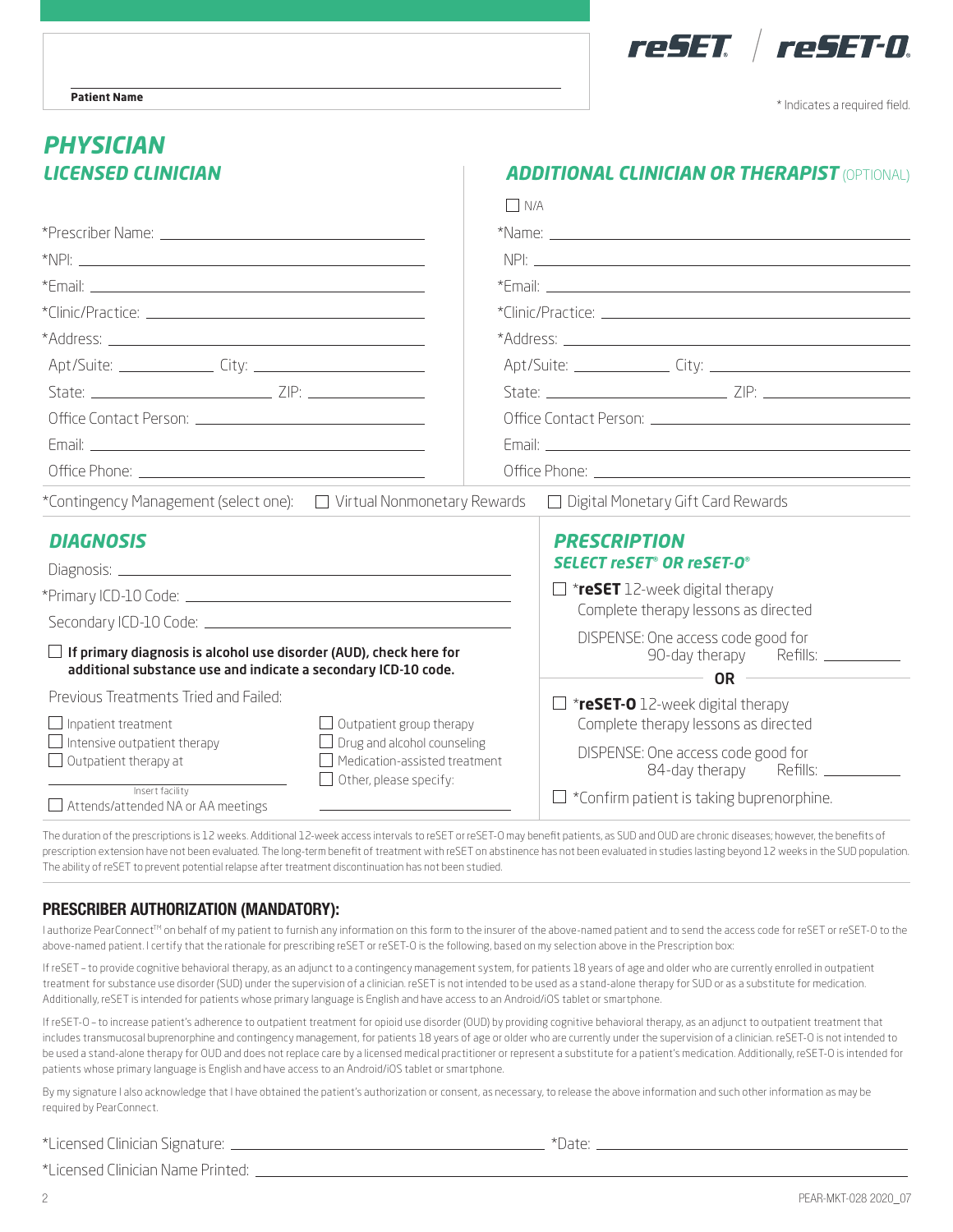#### PATIENT AUTHORIZATION:

By signing this authorization, I authorize my health plans, physicians, and pharmacy providers to disclose my Protected Health Information ("PHI"), including but not limited to, information relating to my medical condition, treatment, care management, and health insurance, as well as information provided on this form and any prescription to Pear Therapeutics, Inc. and its representatives, agents, and contracted third parties (together "PearConnect™"), to only be used for the following:

- Providing reimbursement support associated with the filling of my prescription for reSET<sup>®</sup> or reSET-O®, including the performance of a preliminary insurance verification and the securing of any insurance coverage for reSET or reSET-O to which I am entitled.
- Facilitating the provision of patient assistance, reduced cost medication and/or other reSET or reSET-O-related services offered by PearConnect.
- Facilitating my access to reSET or reSET-O, by providing me with information about reSET or reSET-O and my module completion, disease awareness, management programs, and educational materials.
- Providing me with adherence reminders and support.
- Conducting quality assurance, surveys, and other internal business activities in connection with PearConnect.
- Improving the overall patient experience from enrollment to use of reSET or reSET-O and for analyses and in publications, provided that my information is aggregated with other data and does not contain any personal identifying information.

By signing this authorization, I authorize PearConnect to disclose my PHI, including but not limited to, information relating to my medical condition, treatment, care management, and health insurance, as well as information provided on this form and any prescription, in addition to household income and size, to my health plans, physicians, and pharmacy providers, Envoy Health Management, LLC, Diplomat Pharmacy, Inc., Experian Health, and certain other third-party contractors and their representatives, agents, and contracted third parties to only be used for the following:

- Providing reimbursement support associated with the filling of my prescription for reSET or reSET-O, including the performance of a preliminary insurance verification and the securing of any insurance coverage for reSET or reSET-O to which I am entitled. Participation in any Pear program is voluntary and you must meet eligibility requirements. You may be required to provide documentation regarding your insurance coverage, if it exists, household income and US residency.
- Facilitating the provision of patient assistance, reduced cost medication and/or other reSET or reSET-O-related services offered by PearConnect.
- Facilitating my access to reSET or reSET-O, by providing me with information about reSET or reSET-O and my module completion, disease awareness, management programs, and educational materials.
- Providing me with adherence reminders and support.
- Conducting quality assurance, surveys, and other internal business activities in connection with the PearConnect.
- Improving the overall patient experience from enrollment to use of reSET or reSET-O and for analyses and in publications, provided that my information is aggregated with other data and does not contain any personal identifying information.
- Providing information technology support that may require access to my PHI.

By signing this form, I understand that once my health plans, physicians, and pharmacy providers, or PearConnect, have disclosed my PHI to the parties specified herein, that information may no longer be protected by certain federal and state privacy laws, although certain other federal protections may apply. PearConnect agrees to protect my information and only use and disclose it for the purposes described above, or as I may further authorize in writing, or as required by law, and to notify other parties to whom PearConnect discloses the information of PearConnect's obligation to protect my information and only use and disclose it for the purposes described above, or as I may further authorize in writing, or as required by law. I understand that I may refuse to sign this authorization and that my health plans, physicians, and pharmacy providers will not condition treatment, payment, or eligibility for benefits on my signing this authorization, but that if I do not sign this authorization, I will not be able to obtain PearConnect services. I understand that I am entitled to a copy of this authorization. I also may revoke (cancel) this authorization at any time in the future by calling 1-833-697-3738 or by emailing PearConnect@PearTherapeutics.com, but that this cancellation will not apply to any information already used or disclosed in reliance on this authorization before notice of the cancellation is received by my health plans, physicians, and pharmacy providers, or PearConnect. I also understand that PearConnect will no longer be able to provide me with services if I cancel my authorization. I authorize PearConnect and its healthcare partners to forward the prescription provided by my physician, by fax or by another mode of delivery, to the pharmacy. I understand that this authorization will remain valid for seven (7) years after the date of my signature, unless applicable law requires an earlier expiration or I revoke my authorization earlier. I also understand that the services offered by PearConnect may change or end at any time without prior notification.

I authorize PearConnect to provide me with support services related to any Pear products, including, but not limited to: educational support provided in-person, online, or by telephone; financial assistance services; and product support services; as well as any information or materials related to such services. I authorize PearConnect to contact me to provide such services and information by mail, email, fax, telephone call, text message (including calls and text messages made with an automatic telephone-dialing system or a prerecorded voice) (average of 3-10 messages per week) (standard message and data rates may apply; I may opt out at any time by sending an e-mail with subject line "STOP" to PearConnect@PearTherapeutics.com and I understand that I am not able to opt out by directly replying to any text message). I also authorize the disclosure of my personal health information to specific individuals that I have designated.

Please find more information on reSET-O at https://peartherapeutics.com/reset-o-pt-privacy/ and https://peartherapeutics.com/reset-o-pt-terms/. Please find more information on reSET at https://peartherapeutics.com/reset-pt-privacy/ and https://peartherapeutics.com/reset-pt-terms/.